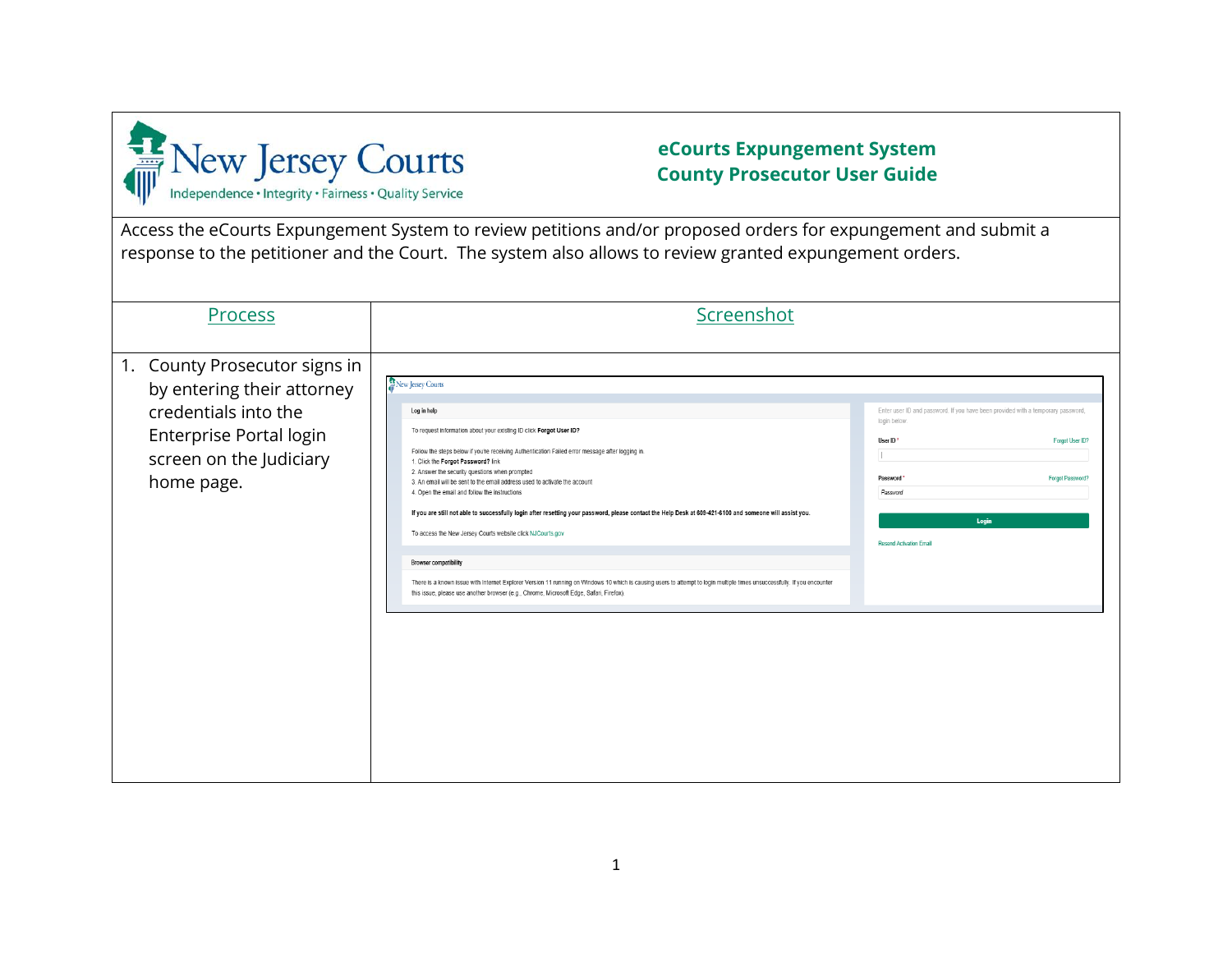2. Click on the "eCourts Expungement System" tile New Jersey Courts - Portal Home Page to navigate to the Expungement Home Page.  $\checkmark$ Announcements **Generic Message** Internet Explorer Version Issue: There is a known issue with Internet Explorer Version 11 running on Windows 10 which is causing users to attempt to login multiple times unsuccessfully. If you encounter this iss Show more Attorney Registration<br>and Payment eCourts Appellate Judiciary Account<br>Charge System eCourts Home Judiciary Electronic eCourts Expungement Document Submission System  $\mathbb{D}$  $\mathbb{R}^n$ 骨 Cγ 血 ◔ 乙  $\mathbb{Z}^n$ 乙 ☑ ☑ Ø • Select the firm/office you Verification wish to be associated with Expungement during the session and certify that the Select filer information is correct. Select the appropriate name and address to continue Then, click "Confirm." $\bullet$ ATLANTIC COUNTY PROSECUTORS QA CAMS 4997 UNAMI BLVD PO BOX 2002 MAYS LANDING NJ 083300000 I certify that all the information is true and accurate Cancel **Confirm**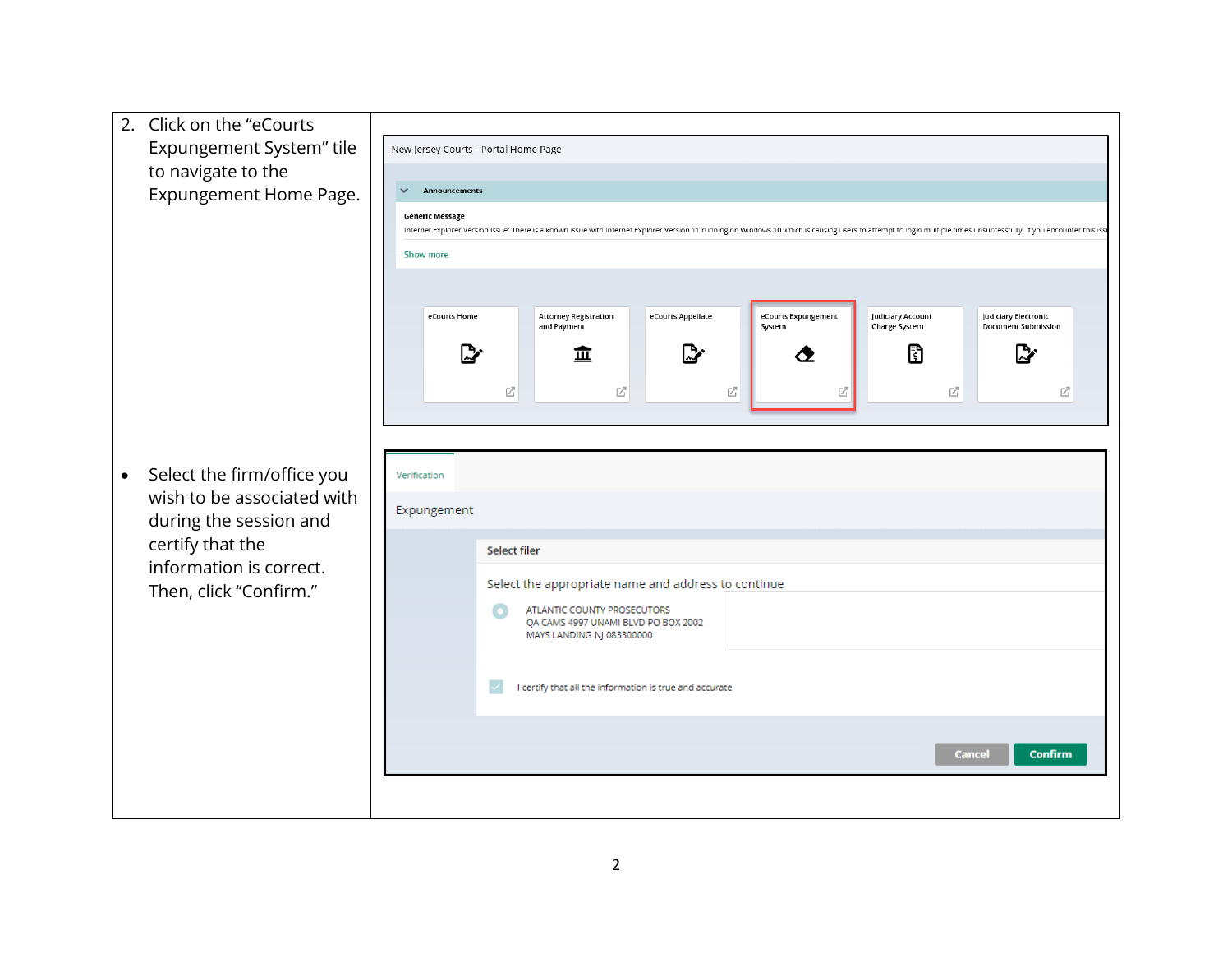- 3. Select the appropriate workbasket tile on the Expungement Home Page :
- In Progress Expungements - access expungement cases filed in your county that are still being processed .
- Expungement Notification s – access notifications for submitted petitions and granted orders on which your office has been listed as a notified party. "New petition " notifications are generated for **regular and clean slate** expungement types . "Order granted " notifications are generated for **all**  expungement types.

Refer to the "eCourts Expungement System Notified Parties User Guide."

| <b>N</b> Home                    |                                   |  |  |
|----------------------------------|-----------------------------------|--|--|
| Expungement Home Page            |                                   |  |  |
|                                  |                                   |  |  |
| In Progress<br>Expungements<br>◔ | Expungement<br>Notifications<br>♦ |  |  |
|                                  |                                   |  |  |
|                                  |                                   |  |  |
|                                  |                                   |  |  |
|                                  |                                   |  |  |
|                                  |                                   |  |  |
|                                  |                                   |  |  |
|                                  |                                   |  |  |
|                                  |                                   |  |  |
|                                  |                                   |  |  |
|                                  |                                   |  |  |
|                                  |                                   |  |  |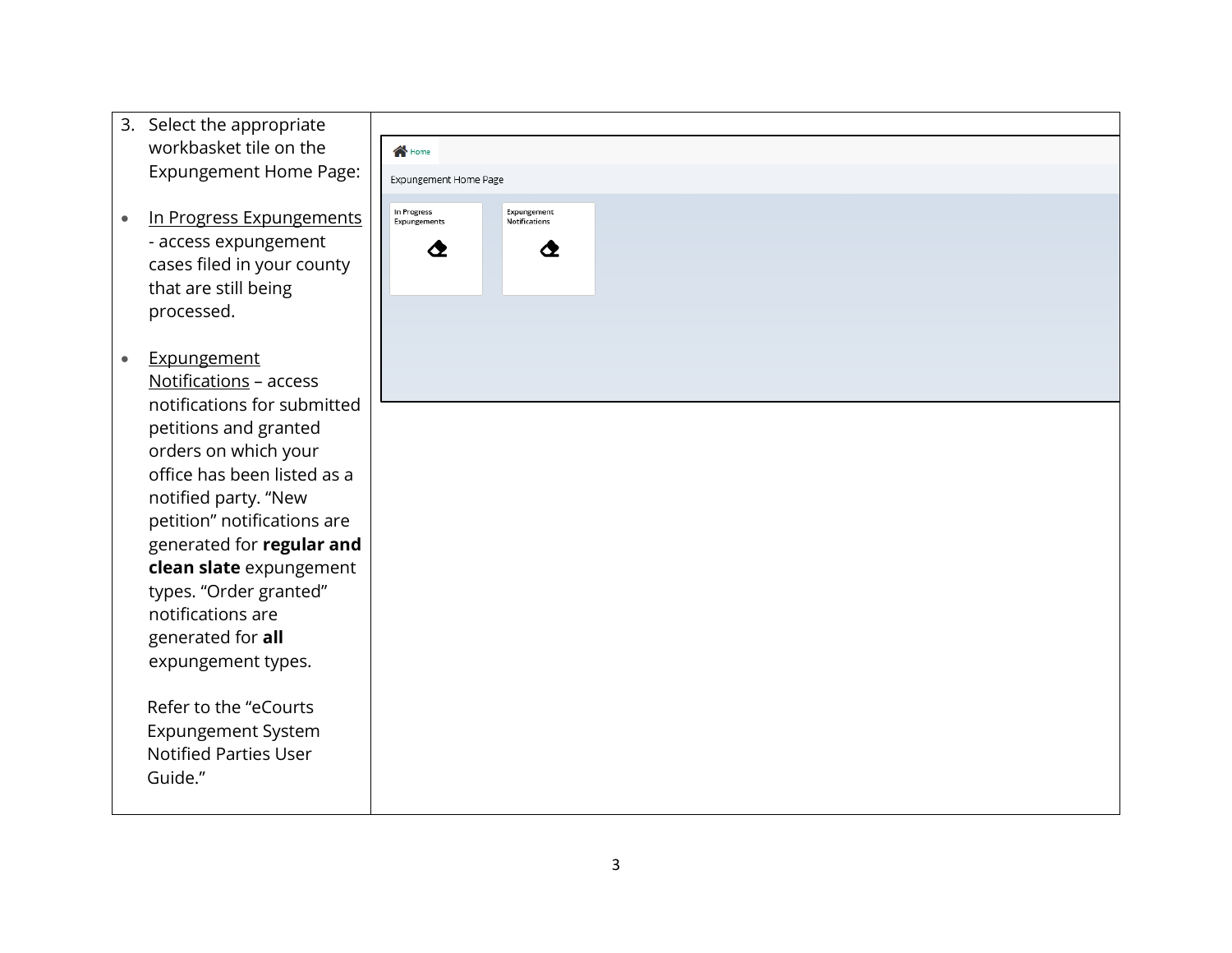| 4. Click the "In Progress         |               |                                                  |                                   |                                |                          |                         |                                     |                      |                  |                        |
|-----------------------------------|---------------|--------------------------------------------------|-----------------------------------|--------------------------------|--------------------------|-------------------------|-------------------------------------|----------------------|------------------|------------------------|
| Expungements" tile to view        |               | Search by: +Add/Change                           |                                   |                                |                          |                         |                                     |                      |                  |                        |
| your workbasket. Click            |               | $C$ Refresh $\frac{1}{2}$                        |                                   |                                |                          |                         |                                     |                      |                  |                        |
| "Open" to access the              | 272 records   |                                                  |                                   |                                |                          |                         |                                     |                      |                  | « < Page 27 of 28 > >> |
| desired expungement case          |               | <b>Expungement number</b>                        | <b>Defendant</b>                  | <b>SBI</b>                     | Filling date $\triangle$ | <b>Expungement type</b> | Status <sup>4</sup>                 | <b>Decision date</b> | <b>Attention</b> |                        |
| in 'Pending Prosecutor            | $\rightarrow$ | XP-ATL-20-000444                                 | <b>LINDA HAROLD</b>               | 760010M                        | 12/21/2020               | Drug Court              | Pending<br><b>Prosecutor Review</b> |                      |                  | ÷<br>Open              |
| Review' status.                   | $\rightarrow$ | XP-ATL-20-000449                                 | AMANDA ATLANTIC                   | 900100A                        | 12/21/2020               | Regular                 | Pending<br><b>Prosecutor Review</b> |                      |                  | ÷<br>Open              |
|                                   | ≻             | XP-ATL-20-000456                                 | <b>AARON SMITH</b>                | 665510B                        | 12/22/2020               | Clean Slate             | Pending<br>Prosecutor Review        |                      |                  | ÷<br>Open              |
|                                   | $\rightarrow$ | XP-ATL-20-000457                                 | SADDIQUIE<br><b>WILLIAMS</b>      | 974332B                        | 12/22/2020               | Regular                 | Pending<br>Prosecutor Review        |                      |                  | Open                   |
|                                   | $\rightarrow$ | XP-ATL-20-000462                                 | <b>BRANDON Q</b><br><b>WALLER</b> | 540350D                        | 12/29/2020               | Clean Slate             | Pending<br>Prosecutor Review        |                      |                  | Open                   |
|                                   | $\rightarrow$ | XP-ATL-21-000005                                 | <b>JONAH D BRUCE</b>              | 810033C                        | 01/05/2021               | Regular                 | Pending<br><b>Prosecutor Review</b> |                      |                  | Open                   |
| 5. Once the case is open, you     |               |                                                  |                                   |                                |                          |                         |                                     |                      |                  |                        |
| will see the <b>Defendant</b>     |               |                                                  |                                   |                                |                          |                         |                                     |                      |                  |                        |
| <b>information</b> section at the |               | Defendant name                                   |                                   | Date of birth                  |                          | <b>SBI</b>              |                                     |                      | Alias            |                        |
| top of the screen. If the         |               | <b>JONAH D BRUCE</b>                             |                                   | 08/02/1985                     |                          | 810033C                 |                                     |                      | JONAH BRUCE      |                        |
| defendant has more than           |               | Address<br>1655 BEACH AVENUE, ATLANTIC, NJ 08401 |                                   | Contact number<br>848-448-1530 |                          | E-Mail                  | katherineannolsen@gmail.com         |                      |                  |                        |
| one alias, they will be           |               | <b>Quick Links</b>                               |                                   |                                |                          |                         |                                     |                      |                  |                        |
| displayed when you hover          |               | View Expungement Case Jacket                     |                                   |                                |                          |                         |                                     |                      |                  |                        |
| over the "Alias" field. Click     |               |                                                  |                                   |                                |                          |                         |                                     |                      |                  |                        |
| the "View Expungement             |               |                                                  |                                   |                                |                          |                         |                                     |                      |                  |                        |
| Case Jacket" link under           |               |                                                  |                                   |                                |                          |                         |                                     |                      |                  |                        |
| Quick Links to access the         |               |                                                  |                                   |                                |                          |                         |                                     |                      |                  |                        |
| case jacket directly without      |               |                                                  |                                   |                                |                          |                         |                                     |                      |                  |                        |
| having to return to the           |               |                                                  |                                   |                                |                          |                         |                                     |                      |                  |                        |
| workbasket.                       |               |                                                  |                                   |                                |                          |                         |                                     |                      |                  |                        |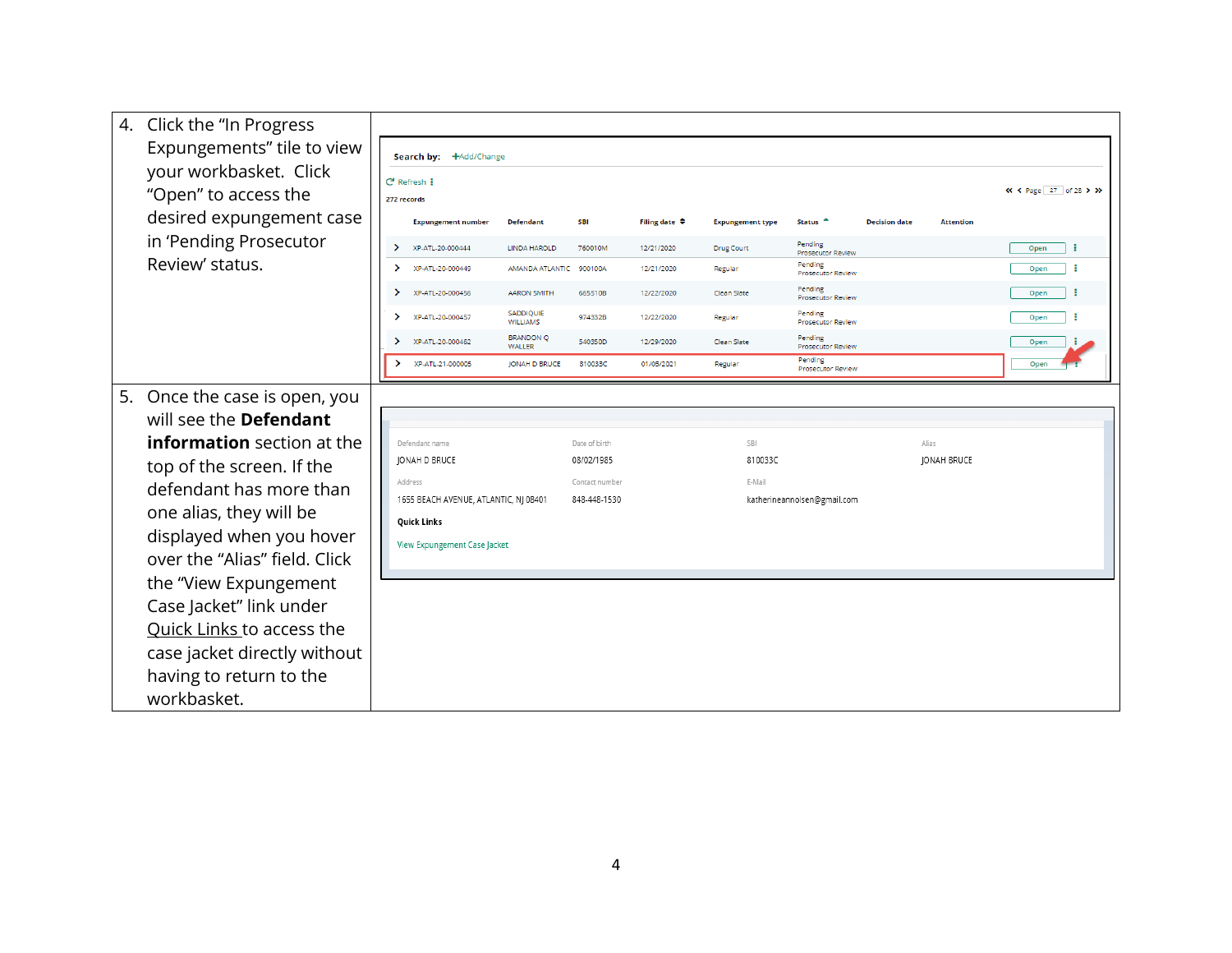| 6. | <b>Below Defendant</b>        |                          |                            |                             |                        |
|----|-------------------------------|--------------------------|----------------------------|-----------------------------|------------------------|
|    | information is the            | Petition for expungement |                            |                             |                        |
|    | <b>Petition for</b>           | Expungement type         | Filing county/court        | Filing date                 | Filer                  |
|    | expungement section.          | Drug Court               | ATLANTIC                   | 12/04/2020                  | County Public Defender |
|    | This section displays basic   | Drug court sentence date | Drug court graduation date | State police opinion - date |                        |
|    | information about the         | 12/05/2018               | 11/17/2020                 |                             |                        |
|    | petition such as              | <b>Related Links</b>     |                            |                             |                        |
|    | expungement type, filing      | Proposed Order           |                            |                             |                        |
|    | date, etc. Click the links    |                          |                            |                             |                        |
|    | under Related Links to        |                          |                            |                             |                        |
|    | open a PDF document           |                          |                            |                             |                        |
|    | stored in the Case Jacket     |                          |                            |                             |                        |
|    | (e.g. links are displayed for |                          |                            |                             |                        |
|    | Proposed Order and/or         |                          |                            |                             |                        |
|    | Petition if you are           |                          |                            |                             |                        |
|    | processing a Regular or       |                          |                            |                             |                        |
|    | Clean Slate expungement).     |                          |                            |                             |                        |
|    | 7. Click on the "+ Add        |                          |                            |                             |                        |
|    | documents" hyperlink          | <b>Add documents</b>     |                            |                             |                        |
|    | displayed at the bottom of    | +Add documents           |                            |                             |                        |
|    | each screen to open the       |                          |                            |                             |                        |
|    | Upload Documents pop-up       |                          |                            |                             |                        |
|    | window and add pertinent      |                          |                            |                             |                        |
|    | documents of PDF type to      |                          |                            |                             |                        |
|    | the expungement petition      |                          |                            |                             |                        |
|    | and/or case.                  |                          |                            |                             |                        |
|    |                               |                          |                            |                             |                        |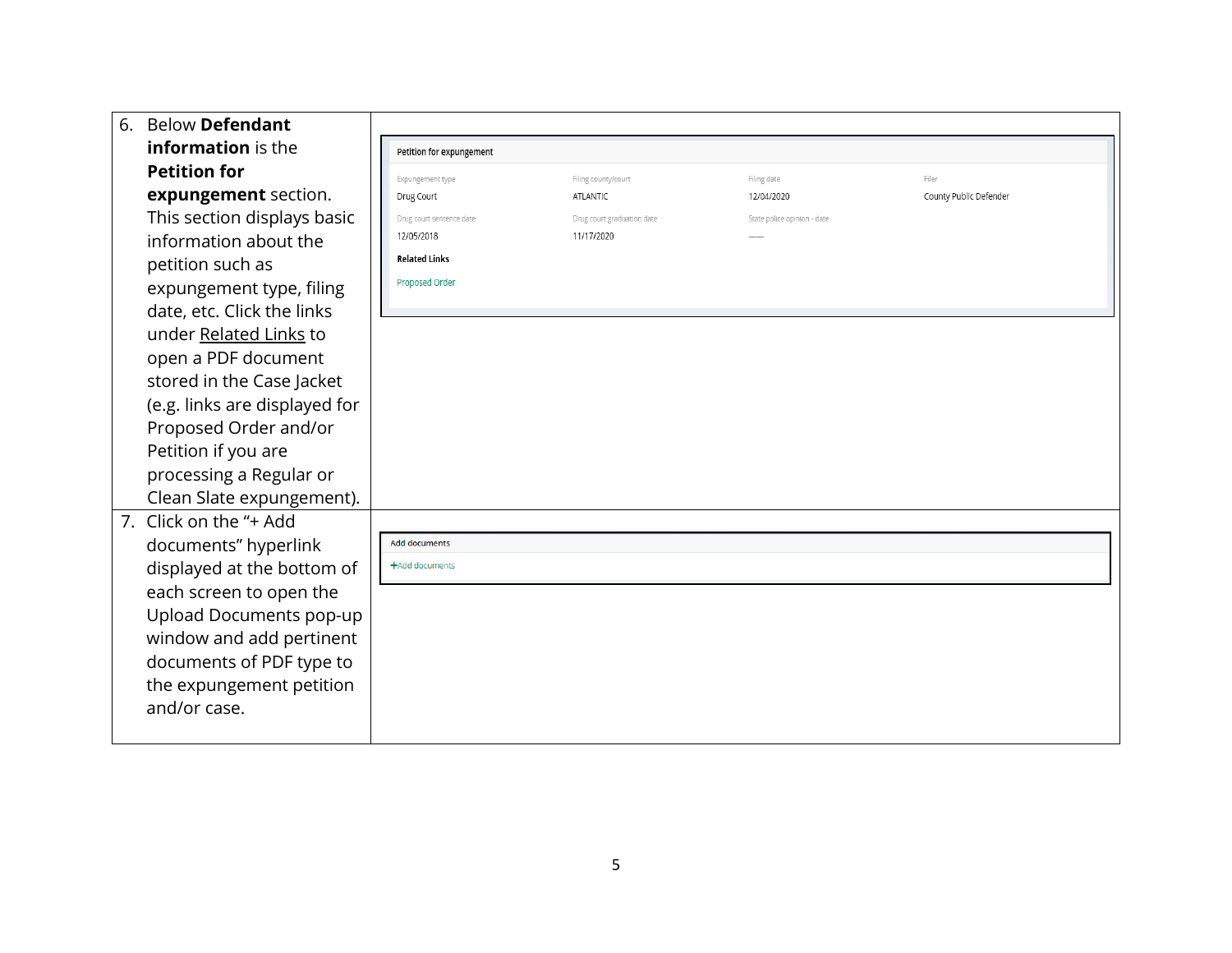| 8. The Case List screen<br>displays Criminal,<br>Municipal, and/or Family<br>cases included in the<br>proposed order for<br>expungement. | Case List ><br><b>Case List</b><br><b>Criminal cases</b> | Response<br><b>Case ID</b> | Please review the following cases and select charges for your response if needed.<br><b>Defendant name</b> | <b>IND/ACC number</b>         | <b>Charges</b>        | <b>Arrest/Issued date</b>                                                                             | <b>Disposition</b>         | <b>Disposition date</b> | <b>Attention</b> |               |
|------------------------------------------------------------------------------------------------------------------------------------------|----------------------------------------------------------|----------------------------|------------------------------------------------------------------------------------------------------------|-------------------------------|-----------------------|-------------------------------------------------------------------------------------------------------|----------------------------|-------------------------|------------------|---------------|
| Click the Review button                                                                                                                  | $\rightarrow$                                            | ATL-04-000437-<br>001      | <b>JONAH D BRUCE</b>                                                                                       |                               | 2C:33-2A(2)           | 01/28/2004                                                                                            | <b>REMAND</b>              | 03/03/2004              |                  | Review        |
| to the right of the                                                                                                                      | ⋗                                                        | CPM-06-001290-<br>002      | <b>JONAH BRUCE</b>                                                                                         | 06-11-00877-                  | $2C:5-2$              | 01/01/2006                                                                                            | <b>GUILTY</b>              | 01/03/2008              |                  | <b>Review</b> |
| screen to review the                                                                                                                     | $\mathcal{P}$                                            | CPM-06-001458-<br>001      | <b>IONAH D BRUCE</b>                                                                                       |                               | 2C:36-2.              | 10/31/2006                                                                                            | <b>DOWNGRADE</b><br>CHARGE | 01/08/2007              |                  | <b>Review</b> |
| associated charge(s).                                                                                                                    | $\rightarrow$                                            | ATL-07-001775-<br>001      | JONAH D BRUCE                                                                                              | 07-06-01420-1                 | 2C:35-10A(1)          | 04/18/2007                                                                                            | <b>DISMISSED</b>           | 10/12/2007              |                  | <b>Review</b> |
|                                                                                                                                          |                                                          |                            |                                                                                                            |                               |                       |                                                                                                       |                            |                         |                  |               |
| 9. Upon clicking the Review                                                                                                              |                                                          |                            |                                                                                                            | Select charge(s) for response |                       |                                                                                                       |                            |                         | ×                |               |
| button, the "Select<br>charge(s) for response"                                                                                           |                                                          |                            | Case ID                                                                                                    |                               | <b>IND/ACC</b> number |                                                                                                       |                            |                         |                  |               |
| pop up window is                                                                                                                         |                                                          |                            | CPM-06-001458-001                                                                                          |                               |                       |                                                                                                       |                            |                         |                  |               |
| displayed.                                                                                                                               |                                                          |                            | Complaint number<br>W-2006-000710-0508                                                                     |                               | Charges               | 2C:36-2 USE/POSS W/INTENT TO USE DRUG                                                                 |                            |                         |                  |               |
| Select the desired charge                                                                                                                |                                                          |                            |                                                                                                            |                               |                       | PARAPHERNALIA - DEGREE 0<br>2C:35-7 CDS/ANALOG - DISTRIBUTE ON/NEAR<br>SCHOOL PROPERTY/BUS - DEGREE 0 |                            |                         |                  |               |
| and enter charge(s)                                                                                                                      |                                                          |                            | Charge(s) comment *                                                                                        |                               |                       |                                                                                                       |                            |                         |                  |               |
| comments.                                                                                                                                |                                                          |                            | This charge is ineligible                                                                                  |                               |                       |                                                                                                       |                            |                         |                  |               |
| Once done, click the                                                                                                                     |                                                          |                            |                                                                                                            |                               |                       |                                                                                                       |                            |                         |                  |               |
| Confirm button.                                                                                                                          |                                                          |                            |                                                                                                            |                               |                       |                                                                                                       |                            |                         |                  |               |
|                                                                                                                                          |                                                          |                            |                                                                                                            |                               |                       |                                                                                                       | <b>Cancel</b>              | <b>Confirm</b>          |                  |               |
|                                                                                                                                          |                                                          |                            |                                                                                                            |                               |                       |                                                                                                       |                            |                         |                  |               |
|                                                                                                                                          |                                                          |                            |                                                                                                            |                               |                       |                                                                                                       |                            |                         |                  |               |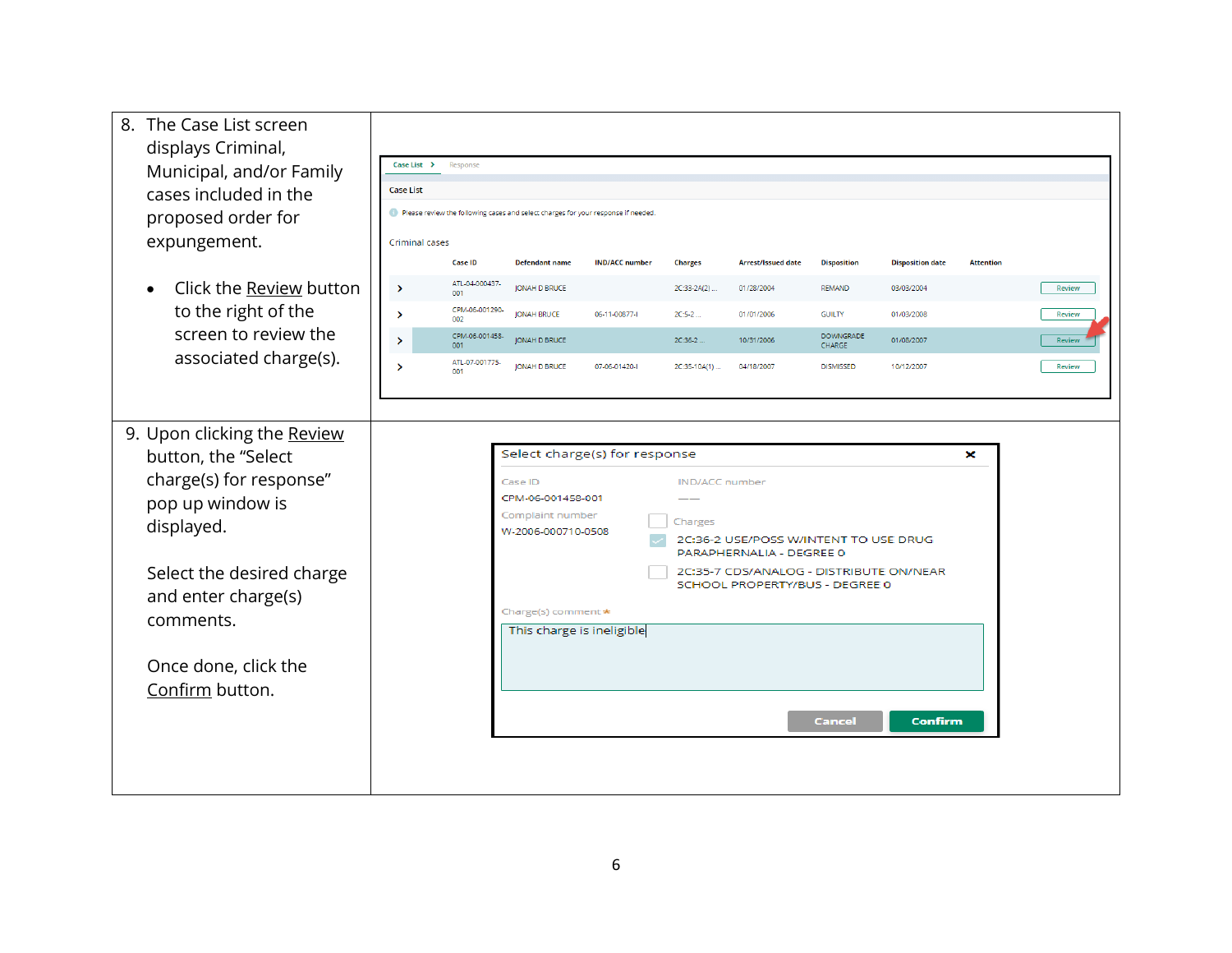| name will change from<br>Case List<br>Review to Update.<br>(1) Please review the following cases and select charges for your response if needed.                                                                  |                           |
|-------------------------------------------------------------------------------------------------------------------------------------------------------------------------------------------------------------------|---------------------------|
|                                                                                                                                                                                                                   |                           |
|                                                                                                                                                                                                                   |                           |
| Click the Update button to:                                                                                                                                                                                       |                           |
| Criminal cases<br>modify the charge                                                                                                                                                                               |                           |
| selection and/or<br>Case ID<br>Defendant name<br><b>IND/ACC number</b><br><b>Charges</b><br>Arrest/Issued date<br><b>Disposition</b><br><b>Disposition date</b><br><b>Attention</b><br>comments.                  |                           |
| remove the charge<br>CPM-06-<br>DOWNGRADE<br>$\bullet$<br><b>JONAH D BRUCE</b><br>2C:36-2<br>10/31/2006<br>01/08/2007<br>$\checkmark$<br><b>CHARGE</b><br>001458-001<br>selection by deselecting                  | Update                    |
| the check box(es) and<br>remove any text entered                                                                                                                                                                  |                           |
| in the charge(s) comment,                                                                                                                                                                                         |                           |
| then click the Confirm                                                                                                                                                                                            |                           |
| button.                                                                                                                                                                                                           |                           |
| 10. The case line entry will                                                                                                                                                                                      |                           |
| <b>Case List</b><br>display a red bubble to the                                                                                                                                                                   |                           |
| Please review the following cases and select charges for your response if needed<br>left of the Update button                                                                                                     |                           |
| indicating charges have<br>Criminal cases                                                                                                                                                                         |                           |
| been selected. Hover over<br><b>Case ID</b><br><b>Defendant name</b><br><b>IND/ACC number</b><br><b>Arrest/Issued date</b><br><b>Disposition</b><br><b>Disposition date</b><br><b>Attention</b><br><b>Charges</b> |                           |
| ATL-04-000437-<br>the red bubble will display<br>$\rightarrow$<br><b>JONAH D BRUCE</b><br>2C:33-2A(2).<br>01/28/2004<br><b>REMAND</b><br>03/03/2004<br>001                                                        | Review                    |
| the Charge(s) comment.<br>CPM-06-<br>$\rightarrow$<br>06-11-00877-<br>2C:5-2<br>01/01/2006<br><b>GUILTY</b><br>01/03/2008<br><b>JONAH BRUCE</b><br>001290-002                                                     | Review                    |
| CPM-06-<br><b>DOWNGRADE</b><br>$2C:36-2$<br><b>JONAH D BRUCE</b><br>10/31/2006<br>01/08/2007<br>$\checkmark$<br>001458-001<br>CHARGE                                                                              | Update                    |
| Expand the case using the<br>Complaint number<br>Municipality/Court<br>Charges                                                                                                                                    | <b>Charge(s) comment</b>  |
| chevron on the left of the<br>W-2006-000710-0508<br>CAPE MAY COUNTY SUPERIOR COUR<br>2C:36-2 USE/POSS W/INTENT TO USE DRUG<br>PARAPHERNALIA - DEGREE 0                                                            | This charge is ineligible |
| case to view the<br>2C:35-7 CDS/ANALOG - DISTRIBUTE ON/NEAR SCHOOL<br>PROPERTY/BUS - DEGREE 0                                                                                                                     |                           |
| associated case                                                                                                                                                                                                   |                           |
| information and Charge(s)<br>Charge(s) comment<br>This charge is ineligible                                                                                                                                       |                           |
| comment.                                                                                                                                                                                                          |                           |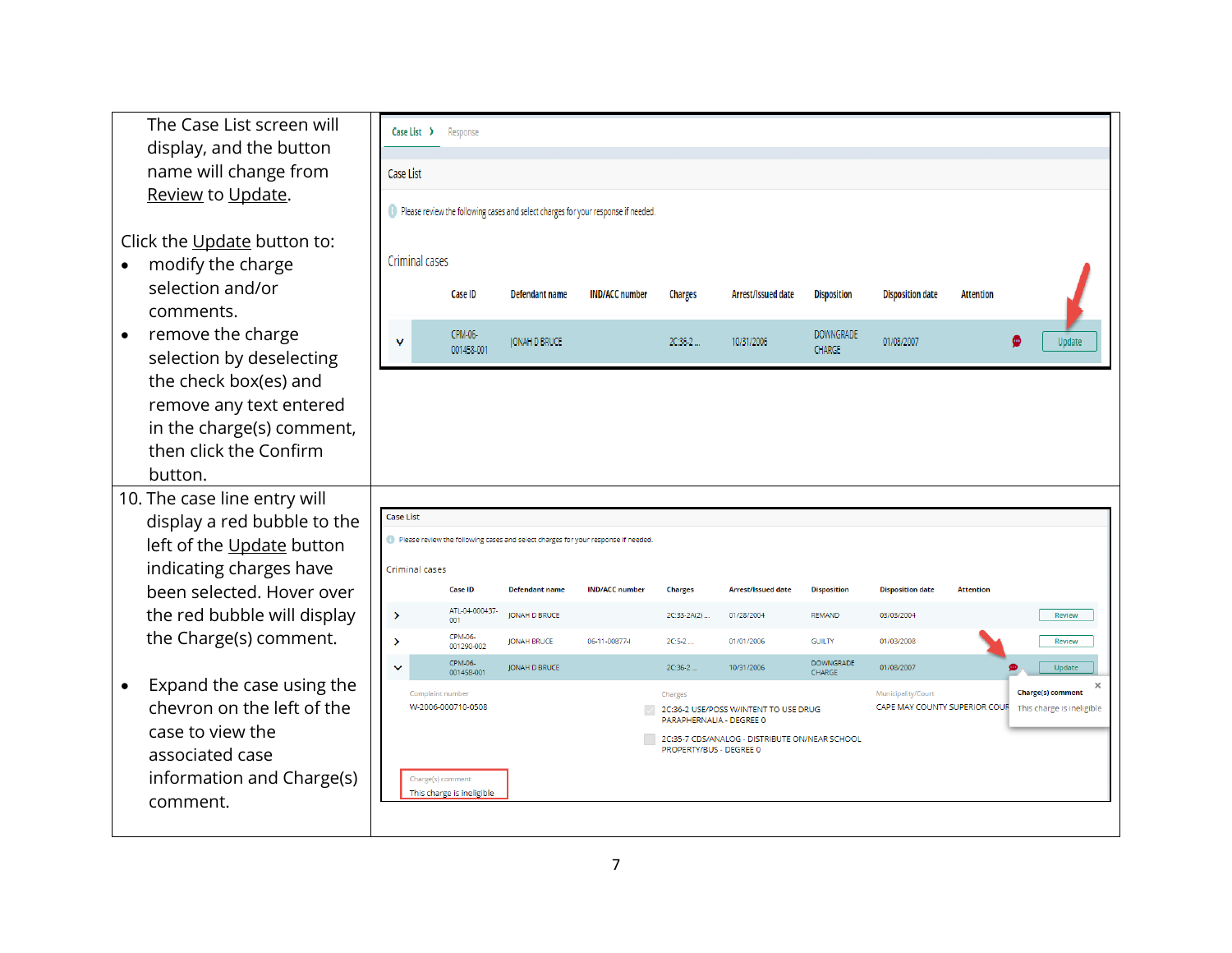| 11. Use the navigation buttons        | Case List ><br>Response                                                           |                              |                       |                       |                |                                                                                   |                            |                                                      |                       |             |
|---------------------------------------|-----------------------------------------------------------------------------------|------------------------------|-----------------------|-----------------------|----------------|-----------------------------------------------------------------------------------|----------------------------|------------------------------------------------------|-----------------------|-------------|
| at the bottom of the                  | <b>Case List</b>                                                                  |                              |                       |                       |                |                                                                                   |                            |                                                      |                       |             |
| screen once done.                     | Please review the following cases and select charges for your response if needed. |                              |                       |                       |                |                                                                                   |                            |                                                      |                       |             |
| Click 'Cancel' to cancel              | Criminal cases                                                                    |                              |                       |                       |                |                                                                                   |                            |                                                      |                       |             |
| your action without                   | <b>Case ID</b>                                                                    |                              | <b>Defendant name</b> | <b>IND/ACC</b> number | <b>Charges</b> | <b>Arrest/Issued date</b>                                                         | <b>Disposition</b>         | <b>Disposition date</b>                              | <b>Attention</b>      |             |
| saving changes and                    | $\checkmark$<br>001                                                               | ATL-04-000437-               | <b>JONAH D BRUCE</b>  |                       | 2C:33-2A(2)    | 01/28/2004                                                                        | <b>REMAND</b>              | 03/03/2004                                           |                       | Update      |
| return to the In                      | Complaint number<br>S-2004-000039-0118                                            |                              |                       |                       | Charges        |                                                                                   |                            | Municipality/Court<br>ATLANTIC COUNTY SUPERIOR COURT |                       |             |
| Progress Workbasket.                  |                                                                                   |                              |                       |                       |                | 2C:33-2A(2) DISORDERLY CONDUCT-IMPROP BEHAV-<br>CREATE HAZARDOUS CONDT - DEGREE 0 |                            |                                                      |                       |             |
| Click 'Save' to save                  | Charge(s) comment                                                                 |                              |                       |                       |                |                                                                                   |                            |                                                      |                       |             |
| your changes and                      | Ineligible charges                                                                |                              |                       |                       |                |                                                                                   |                            |                                                      |                       |             |
| return to the case                    | $\rightarrow$                                                                     | CPM-06-                      | <b>JONAH BRUCE</b>    | 06-11-00877-          | $2C:5-2$       | 01/01/2006                                                                        | <b>GUILTY</b>              | 01/03/2008                                           |                       | Review      |
| later.                                | $\rightarrow$                                                                     | 001290-002<br>CPM-06-        | JONAH D BRUCE         |                       | 2C:36-2        | 10/31/2006                                                                        | <b>DOWNGRADE</b>           | 01/08/2007                                           |                       | Review      |
| Click 'Next' to navigate<br>$\bullet$ | $\rightarrow$                                                                     | 001458-001<br>ATL-07-001775- | JONAH D BRUCE         | 07-06-01420-1         | 2C:35-10A(1)   | 04/18/2007                                                                        | CHARGE<br><b>DISMISSED</b> | 10/12/2007                                           |                       | Review      |
| to the "Response"                     |                                                                                   |                              |                       |                       |                |                                                                                   |                            |                                                      |                       |             |
| screen.                               |                                                                                   |                              |                       |                       |                |                                                                                   |                            |                                                      |                       |             |
|                                       | <b>Add documents</b><br>+Add documents                                            |                              |                       |                       |                |                                                                                   |                            |                                                      |                       |             |
|                                       |                                                                                   |                              |                       |                       |                |                                                                                   |                            |                                                      |                       |             |
|                                       |                                                                                   |                              |                       |                       |                |                                                                                   |                            |                                                      | Cancel<br><b>Save</b> | <b>Next</b> |
| 12. On the Response screen,           | Case List >                                                                       | Response >                   |                       |                       |                |                                                                                   |                            |                                                      |                       |             |
| select an answer to the               | Response <sup>6</sup>                                                             |                              |                       |                       |                |                                                                                   |                            |                                                      |                       |             |
| question, "Do you have an             | Do you have an objection to the expungement petition<br>Yes<br><b>No</b>          |                              |                       |                       |                |                                                                                   |                            |                                                      |                       |             |
| objection to the                      | Additional comment *<br>Some of the charges are not eligible.                     |                              |                       |                       |                |                                                                                   |                            |                                                      |                       |             |
| expungement petition?                 |                                                                                   |                              |                       |                       |                |                                                                                   |                            |                                                      |                       |             |
|                                       |                                                                                   |                              |                       |                       |                |                                                                                   |                            |                                                      |                       |             |
| If you answer "Yes"                   |                                                                                   |                              |                       |                       |                |                                                                                   |                            |                                                      |                       |             |
| but have not entered                  |                                                                                   |                              |                       |                       |                |                                                                                   |                            |                                                      |                       |             |
| charge comments on                    |                                                                                   |                              |                       |                       |                |                                                                                   |                            |                                                      |                       |             |
| the Case List screen,                 |                                                                                   |                              |                       |                       |                |                                                                                   |                            |                                                      |                       |             |
| the Additional                        |                                                                                   |                              |                       |                       |                |                                                                                   |                            |                                                      |                       |             |
| comment is required.                  |                                                                                   |                              |                       |                       |                |                                                                                   |                            |                                                      |                       |             |
|                                       |                                                                                   |                              |                       |                       |                |                                                                                   |                            |                                                      |                       |             |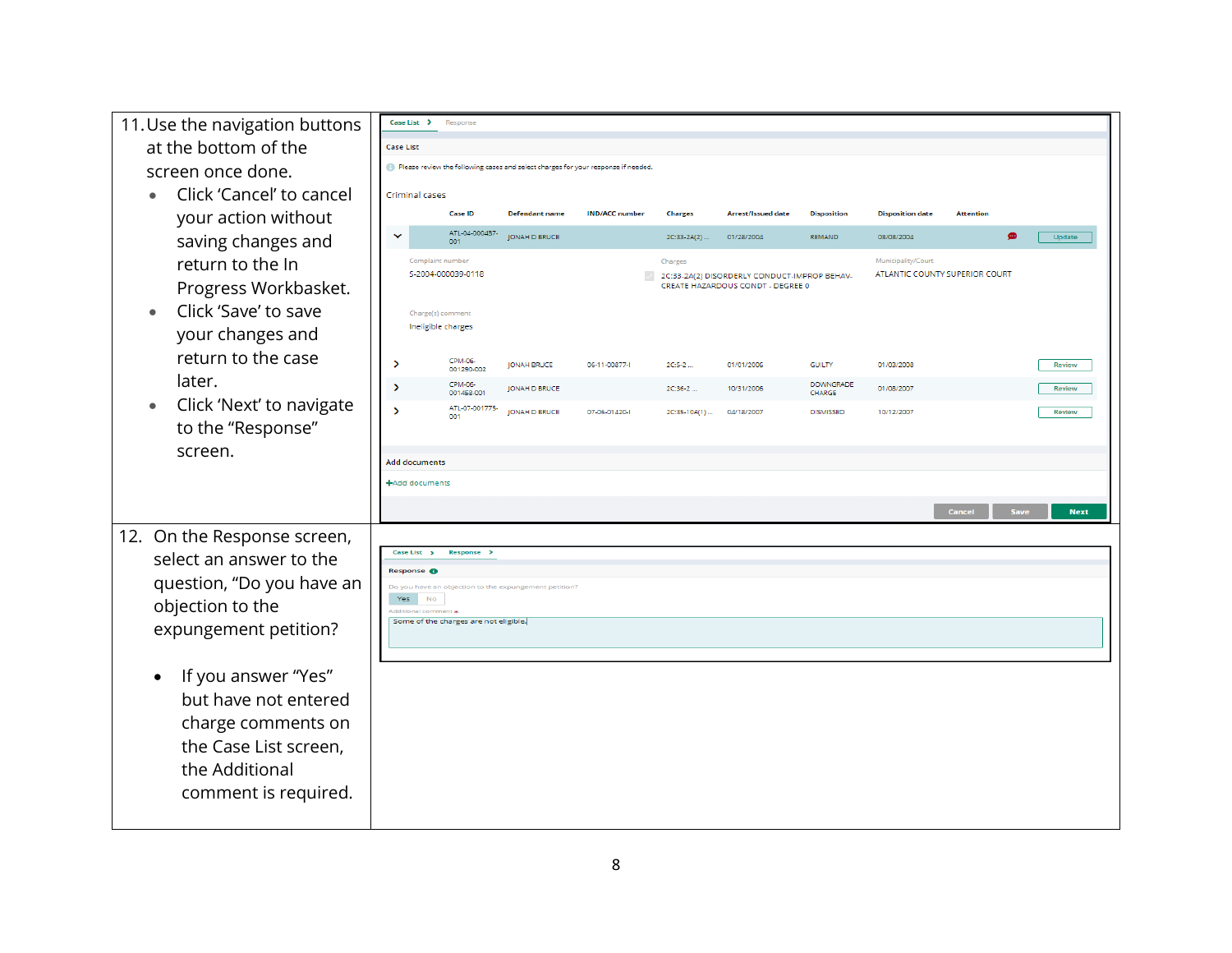• If you answer "No" but Case List  $\rightarrow$ Response > have entered charge Response <sup>O</sup> comments on the Yes No **C** Please deselect charge(s) if you do not have an o Case List screen, you will be asked to deselect those charges if there is no objection. 13. Use the navigation buttons at the bottom of Case List > Response > Response <sup>8</sup> the screen once done. Do you have an obj Yes No dditional comme • Click Preview button to open a draft Prosecutor Response **Add documents** Letter PDF generated +Add documents by the system. Cancel | Save **Preview** • Click Submit button and choose Confirm in Confirmation × the confirmation pop You are about to submit prosecutor response letter to the court for the expungement petition of: up window to submit SBI No. Defendant Expungement case no. your response. JONAH D BRUCE 810033C XP-ATL-21-000005 **Note:** there is no need to Cancel **Confirm** upload a PDF version of Response Letter since it will be system generated automatically upon your response submission.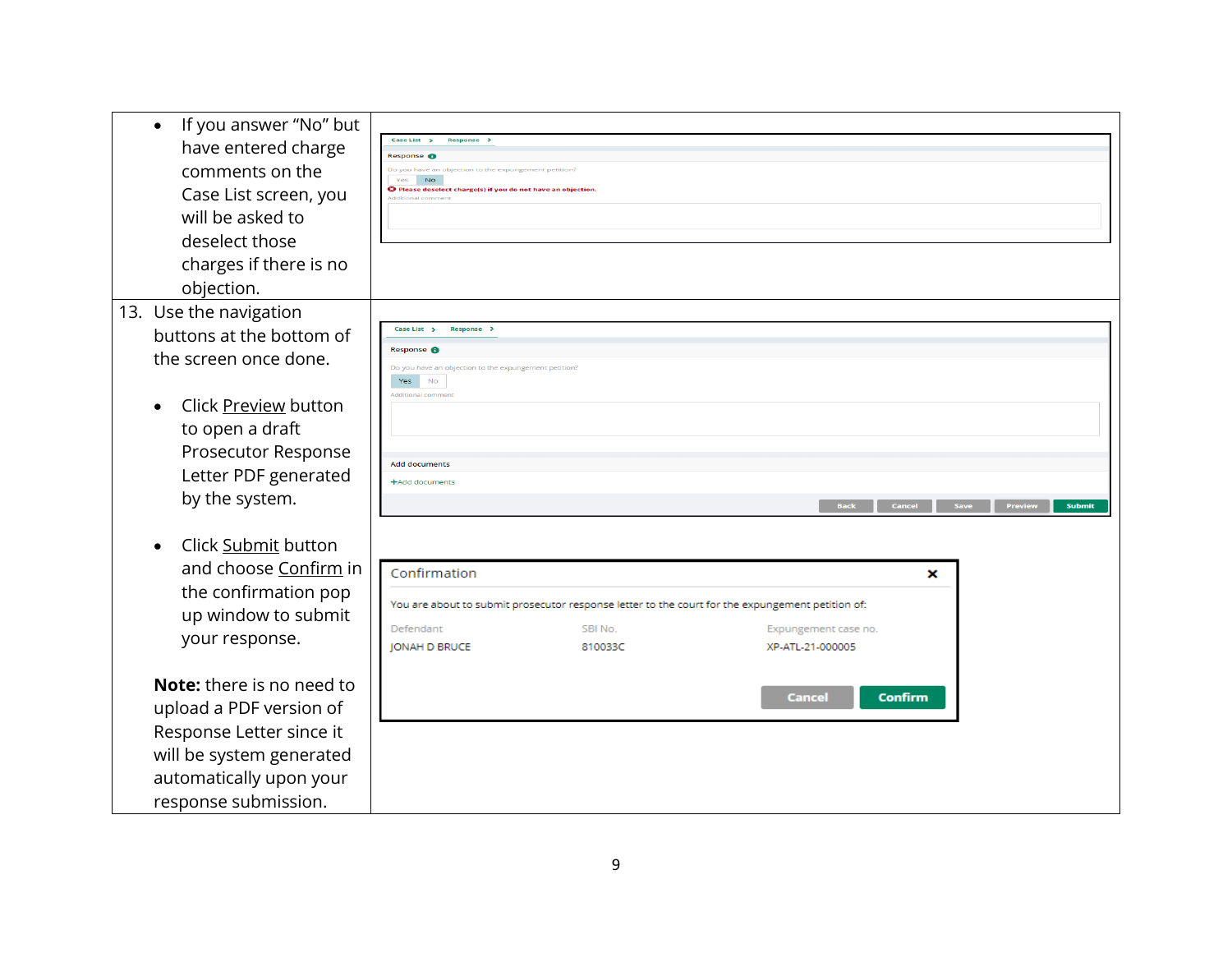| 14. When the response is    | Prosecutor response has been successfully submitted.<br>$\checkmark$                                             |                  |            |                           |                         |                    |                      |                  | $\boldsymbol{\mathsf{x}}$ |
|-----------------------------|------------------------------------------------------------------------------------------------------------------|------------------|------------|---------------------------|-------------------------|--------------------|----------------------|------------------|---------------------------|
| submitted, a success        | Prosecutor response has been successfully submitted for Expungement petition XP-ATL-21-000005 for JONAH D BRUCE. |                  |            |                           |                         |                    |                      |                  |                           |
| message is displayed, the   |                                                                                                                  |                  |            |                           |                         |                    |                      |                  |                           |
| Status of the case is       |                                                                                                                  |                  |            |                           |                         |                    |                      |                  | <b>Close</b>              |
| updated to Awaiting         |                                                                                                                  |                  |            |                           |                         |                    |                      |                  |                           |
| Judicial Decision, and Case |                                                                                                                  |                  |            |                           |                         |                    |                      |                  |                           |
| Jacket entries are added    |                                                                                                                  |                  |            |                           |                         |                    |                      |                  |                           |
| with the system generated   |                                                                                                                  |                  |            |                           |                         |                    |                      |                  |                           |
| Prosecutor Response         |                                                                                                                  |                  |            |                           |                         |                    |                      |                  |                           |
| Letter and Response type    |                                                                                                                  |                  |            |                           |                         |                    |                      |                  |                           |
| of Objection or No          |                                                                                                                  |                  |            |                           |                         |                    |                      |                  |                           |
| Objection.                  |                                                                                                                  |                  |            |                           |                         |                    |                      |                  |                           |
|                             |                                                                                                                  |                  |            |                           |                         |                    |                      |                  |                           |
| The petitioner receives an  |                                                                                                                  |                  |            |                           |                         |                    |                      |                  |                           |
| e-mail notification that    |                                                                                                                  |                  |            |                           |                         |                    |                      |                  |                           |
| you have submitted your     |                                                                                                                  |                  |            |                           |                         |                    |                      |                  |                           |
| response.                   |                                                                                                                  |                  |            |                           |                         |                    |                      |                  |                           |
|                             |                                                                                                                  |                  |            |                           |                         |                    |                      |                  |                           |
| Click the Close button to   |                                                                                                                  |                  |            |                           |                         |                    |                      |                  |                           |
| return to the In Progress   |                                                                                                                  |                  |            |                           |                         |                    |                      |                  |                           |
| Workbasket.                 |                                                                                                                  |                  |            |                           |                         |                    |                      |                  |                           |
| 15. In the In Progress      |                                                                                                                  |                  |            |                           |                         |                    |                      |                  |                           |
| Workbasket, the status of   | <b>Expungement number</b>                                                                                        | <b>Defendant</b> | <b>SBI</b> | Filing date $\rightarrow$ | <b>Expungement type</b> | Status $\triangle$ | <b>Decision date</b> | <b>Attention</b> |                           |
| the expungement case        | > XP-ATL-21-000005                                                                                               | JONAH D BRUCE    | 810033C    | 01/05/2021                | Regular                 | Awaiting Judicial  |                      | Objection        | Open<br>$\mathbf{H}$      |
| will update to "Awaiting    |                                                                                                                  |                  |            |                           |                         | Decision           |                      |                  |                           |
| Judicial Decision" and if   |                                                                                                                  |                  |            |                           |                         |                    |                      |                  |                           |
| the response was an         |                                                                                                                  |                  |            |                           |                         |                    |                      |                  |                           |
| objection, it will be       |                                                                                                                  |                  |            |                           |                         |                    |                      |                  |                           |
| indicated in the Attention  |                                                                                                                  |                  |            |                           |                         |                    |                      |                  |                           |
| column.                     |                                                                                                                  |                  |            |                           |                         |                    |                      |                  |                           |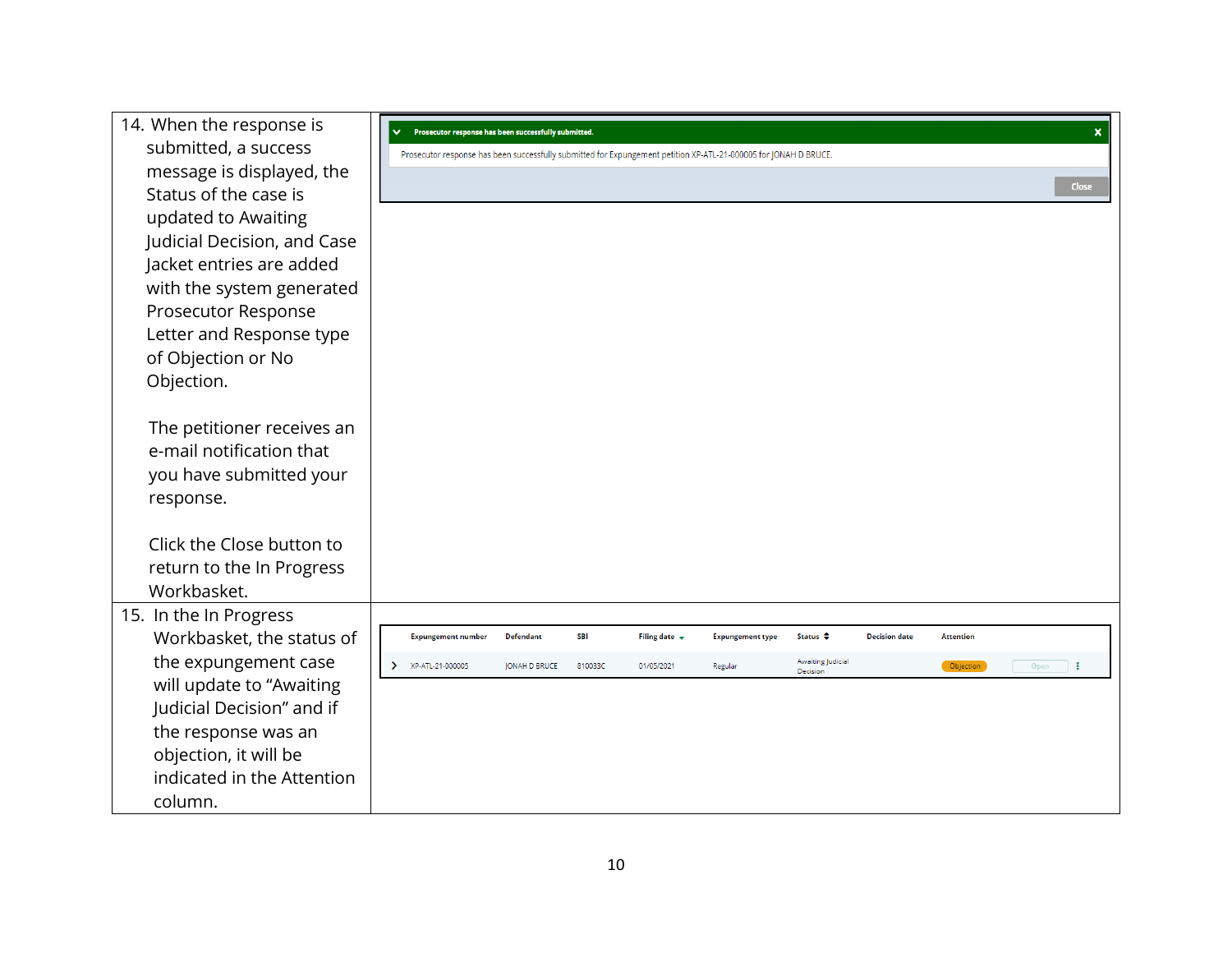|           | 16. To search for a case on                      |               | Search by: +Add/Change     |                                   |            |                          |             |                         |                                     |                      |                  |                        |
|-----------|--------------------------------------------------|---------------|----------------------------|-----------------------------------|------------|--------------------------|-------------|-------------------------|-------------------------------------|----------------------|------------------|------------------------|
|           | the workbasket screen,<br>click the "Add/Change" |               | C Refresh :<br>272 records |                                   |            |                          |             |                         |                                     |                      |                  | « < Page 27 of 28 > >> |
|           | link next to "Search by" to<br>open a Search     |               | <b>Expungement number</b>  | <b>Defendant</b>                  | <b>SBI</b> | Filing date $\triangleq$ |             | <b>Expungement type</b> | Status <sup>4</sup>                 | <b>Decision date</b> | <b>Attention</b> |                        |
|           | parameters popup                                 | ⋗             | XP-ATL-20-000444           | <b>LINDA HAROLD</b>               | 760010M    | 12/21/2020               |             | <b>Drug Court</b>       | Pending<br>Prosecutor Review        |                      |                  | ÷<br>Open              |
|           | window.                                          | $\rightarrow$ | XP-ATL-20-000449           | AMANDA ATLANTIC 900100A           |            | 12/21/2020               |             | Regular                 | Pending<br>Prosecutor Review        |                      |                  | ÷<br>Open              |
|           |                                                  | ▸             | XP-ATL-20-000456           | <b>AARON SMITH</b>                | 665510B    | 12/22/2020               |             | Clean Slate             | Pending<br><b>Prosecutor Review</b> |                      |                  | ÷<br>Open              |
|           |                                                  | $\rightarrow$ | XP-ATL-20-000457           | SADDIQUIE<br><b>WILLIAMS</b>      | 974332B    | 12/22/2020               |             | Regular                 | Pending<br>Prosecutor Review        |                      |                  | ÷<br>Open              |
|           |                                                  | $\rightarrow$ | XP-ATL-20-000462           | <b>BRANDON Q</b><br><b>WALLER</b> | 540350D    | 12/29/2020               |             | Clean Slate             | Pending<br>Prosecutor Review        |                      |                  | ÷<br>Open              |
|           |                                                  | $\rightarrow$ | XP-ATL-21-000005           | JONAH D BRUCE                     | 810033C    | 01/05/2021               |             | Regular                 | Pending<br>Prosecutor Review        |                      |                  | ÷<br>Open              |
|           | 17. In the Search parameters<br>pop up:          |               | Search parameters          |                                   |            |                          |             |                         |                                     |                      |                  | ×                      |
| $\bullet$ | Click +Add search criteria                       |               | Court/Division             |                                   |            |                          |             |                         | <b>Expungement Type</b>             |                      |                  |                        |
|           | link to choose additional                        |               | ×<br><b>ALL</b>            |                                   |            | ◡                        | Clear       | ALL                     | ×                                   |                      | v                | Clear                  |
|           | criteria:                                        |               | Filing county/court        |                                   |            |                          |             |                         |                                     |                      |                  |                        |
|           | Defendant name, Filing                           |               | ×<br><b>ALL</b>            |                                   |            | ◡                        | Clear       |                         |                                     |                      |                  |                        |
|           | Date, Decision Date, SBI                         |               |                            |                                   |            |                          |             |                         |                                     |                      |                  |                        |
|           | number, Status (of the                           |               | Search criteria *          |                                   |            |                          |             | From date *             |                                     | To date              |                  |                        |
|           | case).                                           | ×             | Filing date                |                                   |            |                          | $\check{ }$ | 1/5/2021                |                                     | 蔨                    |                  | 蔨                      |
| $\bullet$ | Click the Reset button to                        |               | +Add search criteria       |                                   |            |                          |             |                         |                                     |                      |                  |                        |
|           | clear the search                                 |               |                            |                                   |            |                          |             |                         | <b>Close</b>                        |                      | <b>Reset</b>     | <b>Search</b>          |
|           | parameters entered                               |               |                            |                                   |            |                          |             |                         |                                     |                      |                  |                        |
|           | previously.                                      |               |                            |                                   |            |                          |             |                         |                                     |                      |                  |                        |
|           | Click the Close button to                        |               |                            |                                   |            |                          |             |                         |                                     |                      |                  |                        |
|           | close the Search                                 |               |                            |                                   |            |                          |             |                         |                                     |                      |                  |                        |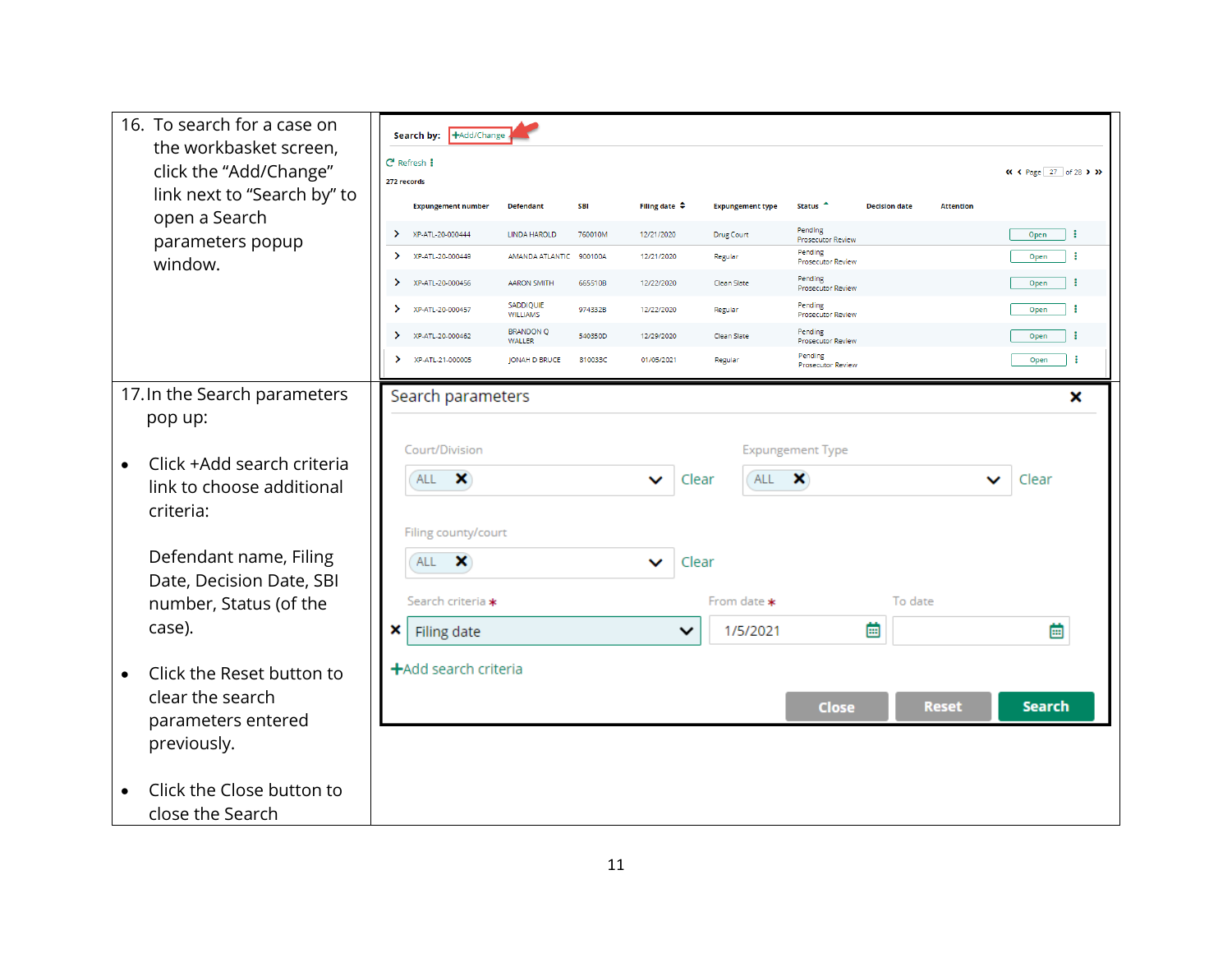| parameter popup window<br>and return to the<br>workbasket.                                                                                                   |                                                                          |                   |            |                    |                         |                           |                      |                  |                       |
|--------------------------------------------------------------------------------------------------------------------------------------------------------------|--------------------------------------------------------------------------|-------------------|------------|--------------------|-------------------------|---------------------------|----------------------|------------------|-----------------------|
| Click the Search button<br>$\bullet$<br>when done entering the<br>search criteria and return<br>to the workbasket with<br>results matching your<br>criteria. |                                                                          |                   |            |                    |                         |                           |                      |                  |                       |
| 18. You can also use other<br>features in the In Progress<br>workbasket.                                                                                     | Search by: +Add/Change                                                   |                   |            |                    |                         |                           |                      |                  |                       |
| Click the Refresh icon to<br>$\bullet$                                                                                                                       | <b>C</b> Refresh :<br>Export<br>278 records<br><b>Expungement number</b> | <b>Defendant</b>  | <b>SBI</b> | Filing date $\sim$ | <b>Expungement type</b> | Status $\triangleq$       | <b>Decision date</b> | <b>Attention</b> | « < Page 3 of 28 > >> |
| update the petition status,                                                                                                                                  | XP-ATL-20-000461<br>$\rightarrow$                                        | <b>FRED GREEN</b> | AAAAAAA    | 12/24/2020         | <b>Drug Court</b>       | Awaiting Judicial         |                      | Objection        | Open<br>$\Box$        |
| display any new petition                                                                                                                                     | $\mathbf{v}$<br>XP-ATL-20-000460                                         | NEYSHA M GOYCO    | 596572C    | 12/23/2020         | Expedited               | Decision<br>Order Granted | 12/23/2020           |                  | Open<br>$\mathbf{H}$  |
| that was submitted, and<br>remove any petition that<br>was withdrawn.                                                                                        |                                                                          |                   |            |                    |                         |                           |                      |                  |                       |
| Click the Export icon (next<br>$\bullet$<br>to Refresh) to download<br>an Excel file with the<br>Workbasket information.                                     |                                                                          |                   |            |                    |                         |                           |                      |                  |                       |
| Click the sort arrow on the<br>$\bullet$<br><b>Filing Date or Status</b><br>column to sort the                                                               |                                                                          |                   |            |                    |                         |                           |                      |                  |                       |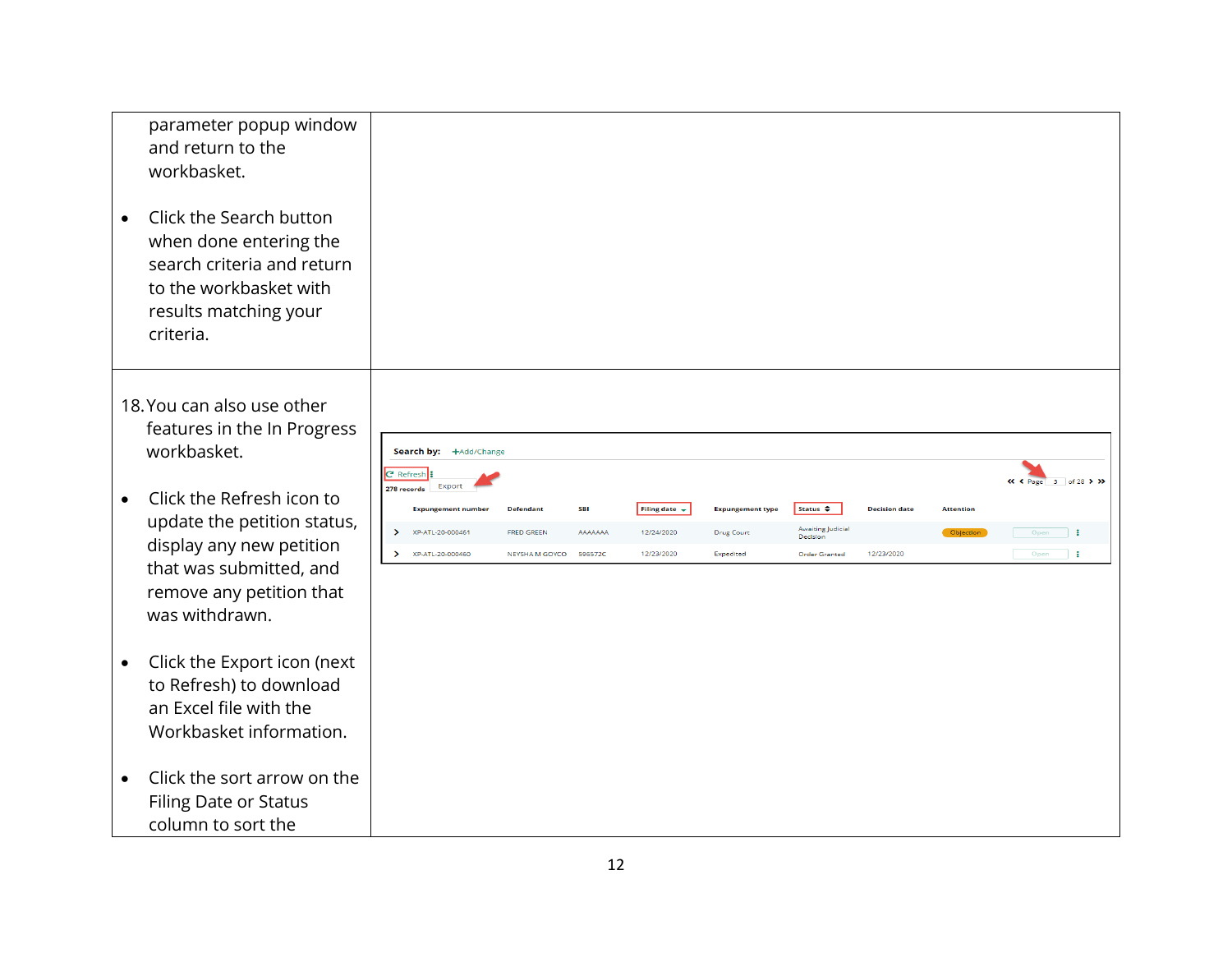| workbasket information in<br>ascending or descending<br>order by that header.                                                                                                                         |                           |                      |            |                           |                         |                               |                      |                  |      |                              |  |
|-------------------------------------------------------------------------------------------------------------------------------------------------------------------------------------------------------|---------------------------|----------------------|------------|---------------------------|-------------------------|-------------------------------|----------------------|------------------|------|------------------------------|--|
| The workbasket displays<br>$\bullet$<br>ten records per page,<br>When there are more than<br>ten records, click << <<br>Page 1 of $N > >>$ to<br>navigate to first, previous,<br>next and last pages. |                           |                      |            |                           |                         |                               |                      |                  |      |                              |  |
| 19. Click the icon with three                                                                                                                                                                         | <b>Expungement number</b> | Defendant            | <b>SBI</b> | Filing date $\rightarrow$ | <b>Expungement type</b> | Status $\triangle$            | <b>Decision date</b> | <b>Attention</b> |      |                              |  |
| dots to the right of the<br>Open button to take                                                                                                                                                       | XP-ATL-21-000005          | <b>JONAH D BRUCE</b> | 810033C    | 01/05/2021                | Regular                 | Awaiting Judicial<br>Decision |                      | Objection        | Open | View Expungement Case Jacket |  |
| additional actions:                                                                                                                                                                                   |                           |                      |            |                           |                         |                               |                      |                  |      | <b>Upload Documents</b>      |  |
| View Expungement<br>$\bullet$                                                                                                                                                                         |                           |                      |            |                           |                         |                               |                      |                  |      |                              |  |
| Case Jacket                                                                                                                                                                                           |                           |                      |            |                           |                         |                               |                      |                  |      |                              |  |
| <b>Upload Documents</b><br>$\bullet$                                                                                                                                                                  |                           |                      |            |                           |                         |                               |                      |                  |      |                              |  |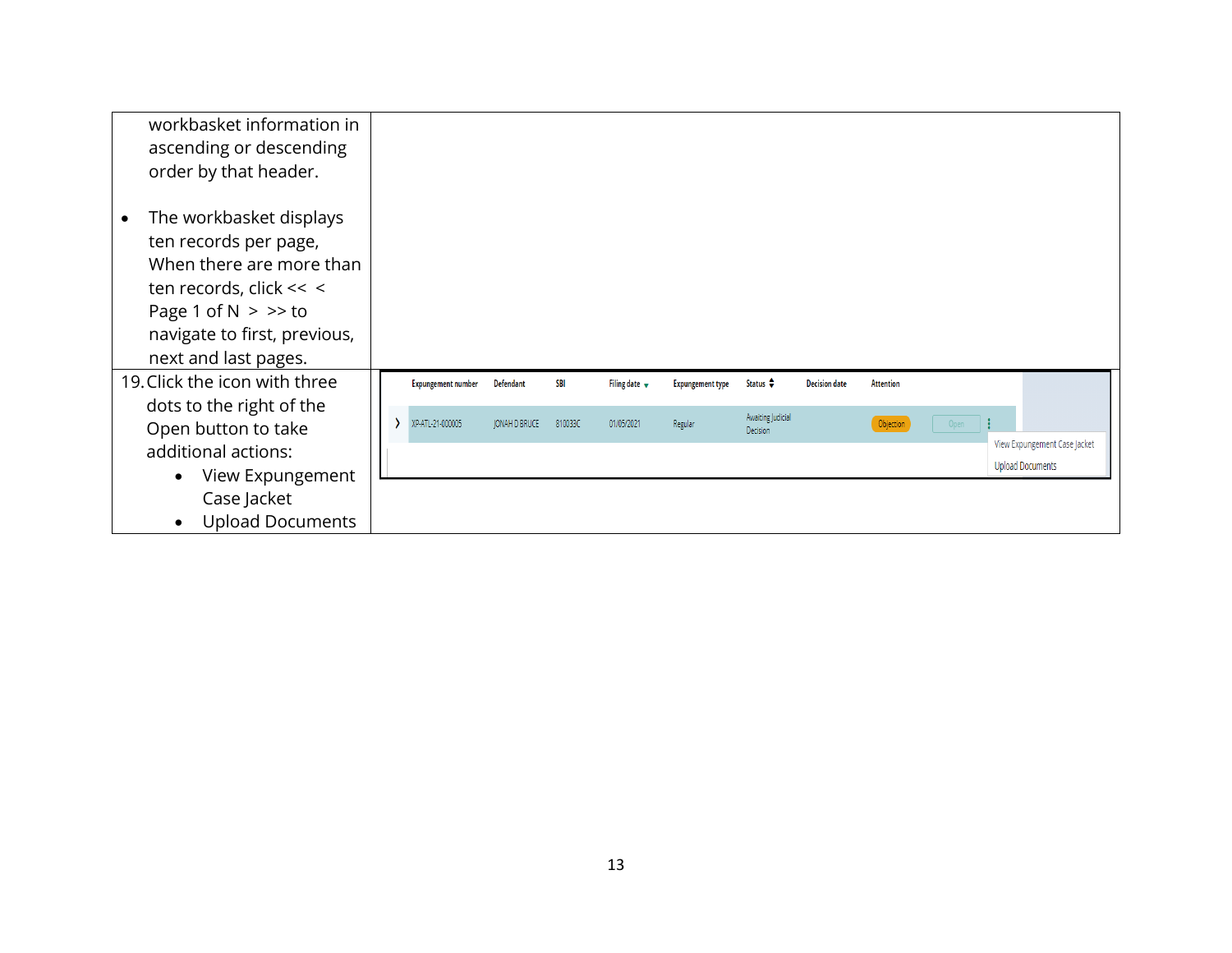- 20. Choose the action "Uploa Document" to open the popup window. You can only upload PDF documents and they will be saved to the case jacket.
- Click "Select file(s)" to browse the file explorer and find the file or drag and drop the desired file into the middle section with the paper clip.
- Enter the Filed Date and document Type from the available list of options then click the Save butto
- When document type of "Other" is selected, the document description is required.

|                           | Upload document                |              |   |                                                                                                                                                                                                                                |                             | × |
|---------------------------|--------------------------------|--------------|---|--------------------------------------------------------------------------------------------------------------------------------------------------------------------------------------------------------------------------------|-----------------------------|---|
|                           |                                |              |   |                                                                                                                                                                                                                                |                             |   |
|                           |                                |              |   |                                                                                                                                                                                                                                |                             |   |
|                           |                                |              |   | <b>Drag and drop files here</b>                                                                                                                                                                                                |                             |   |
|                           |                                |              |   | or                                                                                                                                                                                                                             |                             |   |
|                           |                                |              |   | Select file(s)                                                                                                                                                                                                                 |                             |   |
|                           | Document name*                 | Filed date * |   | Document type *                                                                                                                                                                                                                | <b>Document description</b> |   |
| $\boldsymbol{\mathsf{x}}$ | Expungement Upload<br>$1.$ pdf | 1/7/2021     | 菌 | Select<br>$\checkmark$                                                                                                                                                                                                         |                             |   |
|                           |                                |              |   | Select<br><b>Brief</b><br>Complaint<br>Judgment of Conviction<br>Judgment of Dismissal<br>Order<br>Petitioner Response Letter<br>Pre Sentencing Investigation<br>Prosecutor Response Letter<br>Revised Proposed Order<br>Other | <b>cancel</b><br>Save       |   |
|                           |                                |              |   |                                                                                                                                                                                                                                |                             |   |